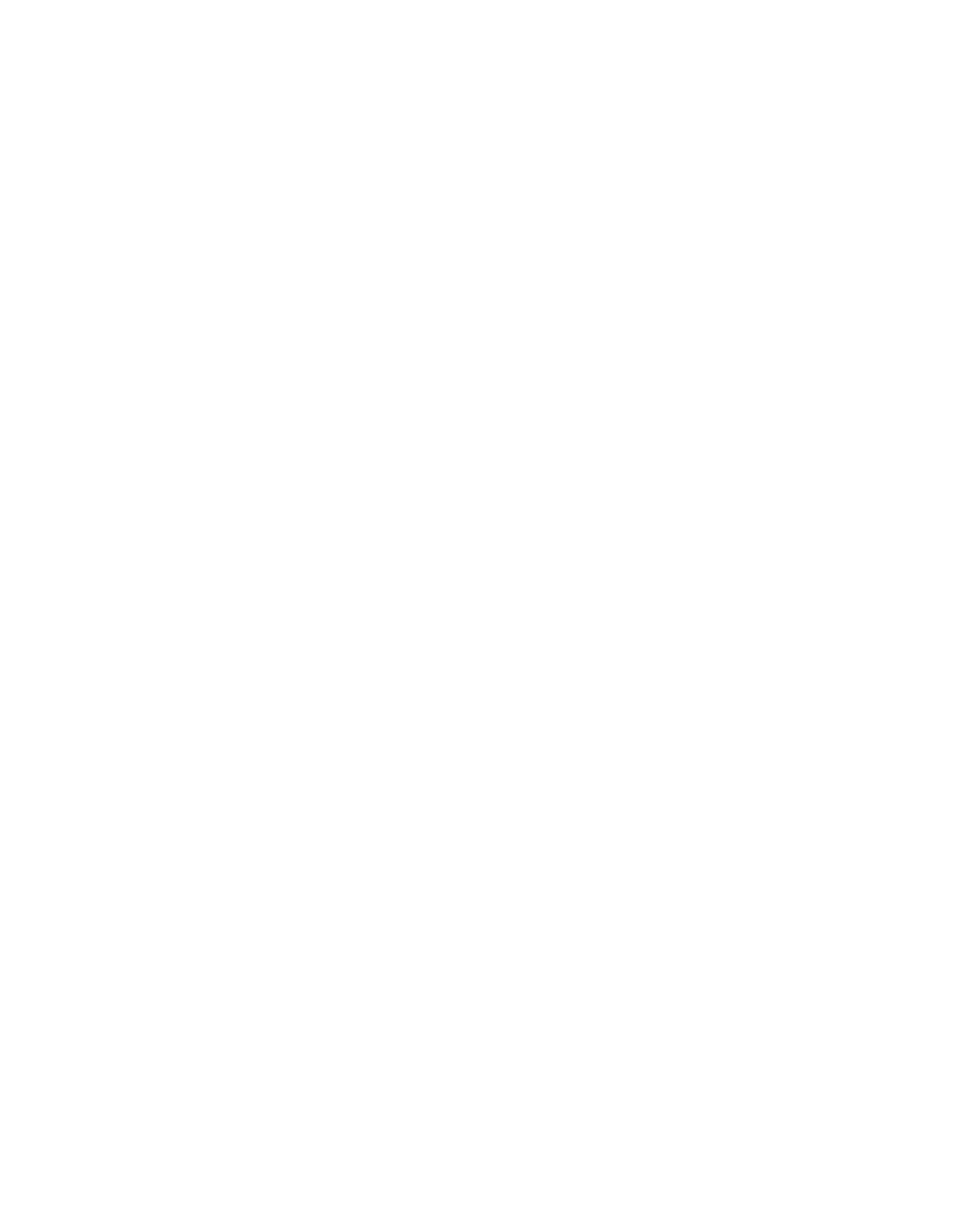#### **Chapter III: Education and illiteracy**

 This chapter addresses education in ESCWA member countries. It includes data on student enrolment and teaching staff at various levels, adult and youth illiteracy rates and other related indicators. Definitions of education levels are based on the 1997 version of the International Standard Classification of Education (ISCED 97). Data cover public and private education, and exclude students studying abroad. Data for this chapter were obtained from UNESCO Institute for Statistics (UIS) for standardization and methodological comparability.

 Table III-1 is on illiteracy and literacy. It presents adult illiteracy rates (15+ years) and youth illiteracy rates (15-24 years), by gender for the periods 2000-2005 and 2006-2010. The table includes the gender parity index (GPI) for literacy during the same time periods. In the ESCWA region, adult and youth illiteracy have decreased in all member countries. Most countries are moving closer to parity in literacy, while several have already achieved equal literacy rates between women and men. During the period 2006-2010, Palestine recorded the lowest adult illiteracy rate (6 per cent), while Yemen recorded the highest (37.6 per cent). Data for the same period indicate that Bahrain recorded the lowest youth illiteracy rate of 0.02 per cent, while Iraq recorded the highest rate of 17.3 per cent. GPI rates for adult and youth illiteracy in Yemen are the lowest in the region at 0.6 and 0.8, respectively.

Table II-2 is on primary education. It presents data on student enrolment and teaching staff at the primary level, including among females, in addition to gross and net enrolment ratios for the period 2005-2011. While the teaching staff category includes full and parttime teachers, it excludes administrators and librarians who do not perform teaching functions. In 2011, Lebanon had the highest gross enrolment ratio of 108 per cent, and the Yemen had the lowest ratio of 91 per cent. . The net enrolment ratio is the highest in Oman (96.6 per cent) and the lowest in Yemen (76 per

## **الفصل الثالث: التعليم واألمية**

 يتناول ھذا الفصل التعليم في البلدان األعضاء في اإلسكوا. ويتضمن بيانات عن التحاق الطالب بالمراحل التعليمية المختلفة، والھيئات التعليمية، ومعدالت األمية لدى البالغين والشباب، ومؤشرات أخرى. وتستند تعاريف مراحل التعليم المختلفة إلى التصنيف الدولي الموحد للتعليم في نسخته الصادرة في عام .1997 وتشمل البيانات التعليم الرسمي والخاص، وتستثني الطالب الذين يتابعون دراستھم في الخارج. وقد تم الحصول على البيانات المعروضة في ھذا الفصل من معھد اليونسكو لإلحصاء، وذلك للتوحيد والمقارنة في منھجيات الحساب.

يتناول الجدول -1III األمية ومعرفة القراءة والكتابة. ويتضمن بيانات مصّنفة حسب نوع الجنس عن معدلات الأمية لدى الكبار البالغين من العمر 15 سنة وأكثر، والشباب في الفئة العمرية 24-15 سنة، وذلك للفترتين 2005-2000 و.2010-2006 ويعرض الجدول مؤشر تكافؤ الجنسين في التعليم للفترة نفسھا. وقد انخفضت معدالت األمية لدى الكبار والشباب في جميع البلدان في منطقة اإلسكوا. واقتربت معظم البلدان من تحقيق تكافؤ في معدالت معرفة القراءة والكتابة، بينما تمكنت بعض البلدان بالفعل من تحقيق المساواة في ھذه المعدالت بين النساء والرجال. وخالل الفترة ،2010-2006 سجلت فلسطين أدنى معدالت األمية لدى الكبار، بمقدار 6 في المائة، وسجلت اليمن أعالھا، بمقدار 37,6 في المائة. وتشير البيانات للفترة نفسھا إلى أن البحرين سجلت أدنى معدالت األمية لدى الشباب، بمقدار 0,02 في المائة، بينما سجل العراق أعالھا، بمقدار 17,3 في المائة. ويبلغ مؤشر تكافؤ الجنسين في القراءة والكتابة لدى الشباب والبالغين في اليمن أدنى مستوياتھما في المنطقة، بمقدار 0,6 لدى الشباب، و0,8 لدى البالغين.

ويتناول الجدول -2II التعليم االبتدائي. ويتضمن بيانات عن التحاق الطالب بھذه المرحلة وعن أفراد الھيئة التعليمية فيھا، بما في ذلك نسب اإلناث منھا، باإلضافة إلى معدالت االلتحاق الخام والصافية للفترة .2011-2005 وتضم الھيئة التعليمية األساتذة العاملين بدوام كامل وبدوام جزئي، ويستثنى منھا العاملون في اإلدارة وفي المكتبة ممن ال يمارسون وظائف تعليمية. وفي عام 2011، سجلت لبنان ة أعلى معدل خام لاللتحاق بنسبة 108 في المائة، بينما سجلت اليمن أدنى معدل لاللتحاق الخام بنسبة 91 في المائة.. أما المعدل الصافي لاللتحاق، فيبلغ أعلى مستوى له في عمان بنسبة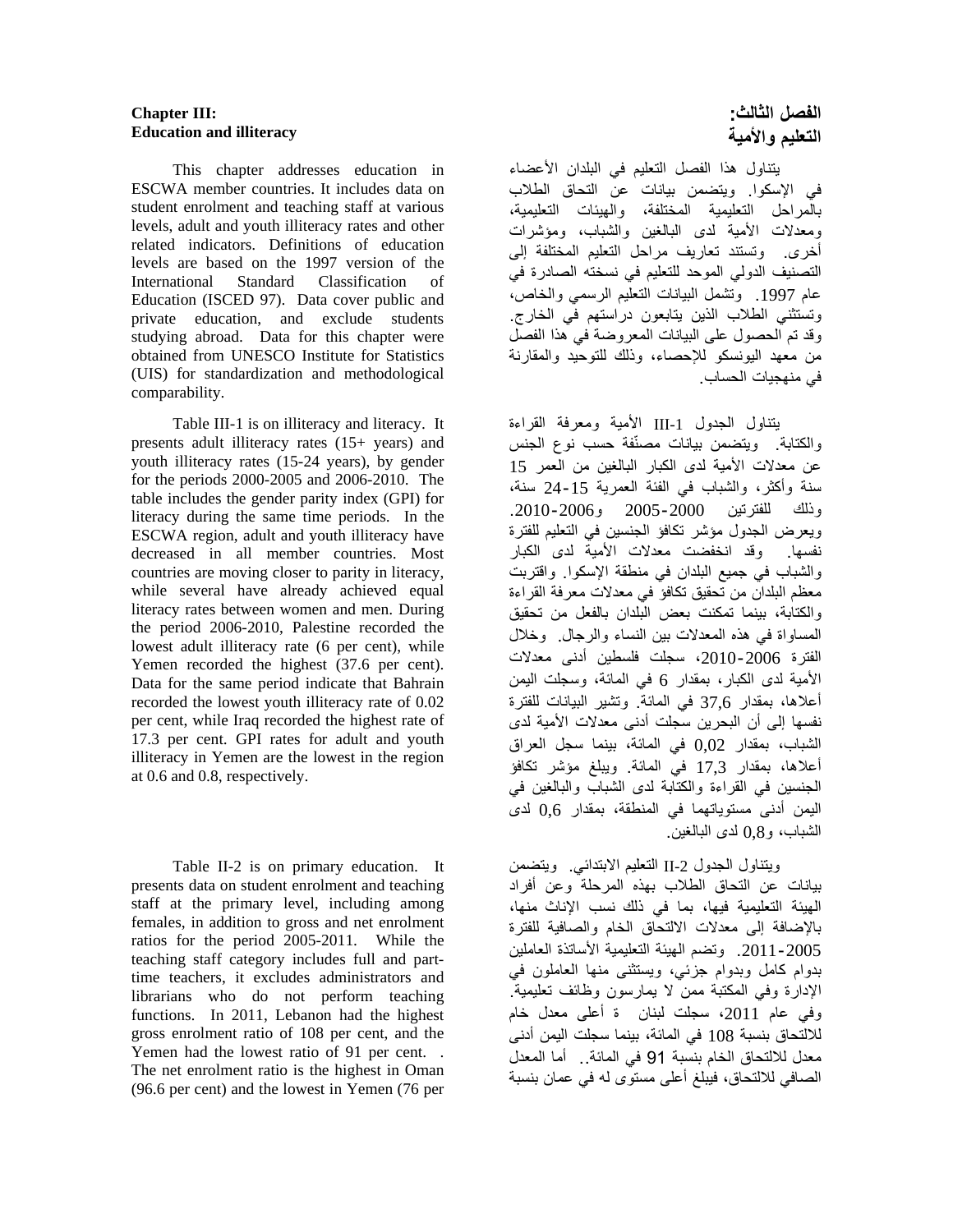cent), as per the latest data. The proportion of female students in almost all the countries amounted to some 50 per cent. The lowest proportion, recorded by Yemen, increased from 41.6 per cent approximately in 2005 to 44 per cent in 2011.

 Table II-3 is on secondary education for the period 2005-2011. It displays data on student enrolment and teaching staff at the secondary level, including the proportion of female students in public and private education. In addition, it includes data on gross and net enrolment ratios, and provides a breakdown for technical/vocational and general programmes, including information on teachers. In 2011, Oman recorded the highest gross enrolment ratio of 104 per cent and the Sudan the lowest ratio of 38 per cent in 2009. In 2011 Oman recorded the highest net enrolment ratio of 93.7 per cent in secondary education, and Egypt recorded the lowest ratio of 68.2 per cent in 2009. By contrast, latest available data for Yemen show a gross enrolment ratio of only 45.6 and net enrolment ratio not exceeding 37.4. Female students in public secondary education amount to nearly half of the student population in all the countries, except Iraq, the Sudan and Yemen, according to the latest available data. However, female students in private education represent a much smaller population than their male counterparts, except in Lebanon and the United Arab Emirates where they are equal.

 Table II-4 is on tertiary education. It presents data on the gross enrolment ratio in tertiary education, by gender, for the period2005-2011. The gross enrolment ratio in tertiary education has been fluctuating over those years for Egypt, Jordan and Palestine, decreasing for Qatar, and increasing for Lebanon, Saudi Arabia, the United Arab Emirates and Yemen. In 2011, Lebanon recorded the highest gross enrolment ratio of 7.7 per cent, with women at a higher rate (61.8 per cent) than men (53.6 per cent), while Qatar recorded the lowest ratio of 11.6 per cent, with around 25 per cent more women enrolled than men.

96,6 في المائة وأدنى مستوى في اليمن بنسبة 76 في المائة، وفقاً ألحدث البيانات. وقاربت نسبة التلميذات في معظم البلدان 50 في المائة، في حين ارتفعت أدنى ھذه النسب، في اليمن، من 41,6 في المائة تقريباً في عام 2005 إلى 44 في المائة في عام .2011

يتناول الجدول -3II التعليم الثانوي في الفترة .2011-2005 ويتضمن بيانات عن عدد التالميذ الملتحقين بھذه المرحلة وعن أفراد الھيئات التعليمية فيھا، بما في ذلك نسبة اإلناث في القطاعين الرسمي والخاص. ويتضمن كذلك بيانات عن معدالت االلتحاق الخام والصافية، وعن توزيع التالميذ على البرنامجين الفني/التقني والثانوي العام. وفي عام ،2011 سجلت المملكة العربية السعودية أعلى معدل التحاق خام قدره 100 في المائة، أما السودان فسجل أدنى معدل بلغ 38 في المائة في العام 2009. وفي العام 2011، سجل عمان أعلى معدل التحاق صافي في مرحلة التعليم الثانوي بلغ 93,7 في المائة، بينما سجلت مصر أدنى ھذه المعدالت، وقدره 68,2في المائة في العام .2009 وبالمقابل، تشير أحدث البيانات المتوفرة عن اليمن إلى أن معدل االلتحاق الخام يبلغ 45,6 في المائة 45,6 فقط ومعدل االلتحاق الصافي ال يتجاوز 37,4 في المائة. وصلت نسبة التلميذات في التعليم الرسمي في المرحلة الثانوية إلى نصف مجموع التالميذ تقريبا في جميع البلدان، باستثناء العراق والسودان واليمن، حسب آخر البيانات المتوفرة. غير أن نسبة التلميذات في التعليم الخاص في المرحلة الثانوية أقل بكثير من نسبة التالميذ الذكور، ما عدا في اإلمارات العربية المتحدة ولبنان حيث النسبتان متساويتان.

يتناول الجدول -4II التعليم الجامعي، ويتضمن بيانات عن معدالت االلتحاق الخام بھذه المرحلة، مصنفة حسب نوع الجنس، للفترة -2005 .2011 وشھدت معدالت االلتحاق الخام بالتعليم الجامعي تقلبات كثيرة خالل ھذه الفترة في األردن وفلسطين ومصر، فانخفضت في قطر وارتفعت في اإلمارات العربية المتحدة ولبنان والمملكة العربية السعودية واليمن. وفي عام 2011، سجل لبنان أعلى معدلات الالتحاق اإلجمالي (57,7 في المائة)، حيث سجلت النساء نسبة (61,8 في المائة) أعلى من نسبة الرجال (53,6 في المائة)، بينما بلغت ھذه النسبة أدنى مستوى لھا في قطر (11,6 في المائة)، حيث نسبة الملتحقات فاقت نسبة الملتحقين بنحو 25 في المائة.